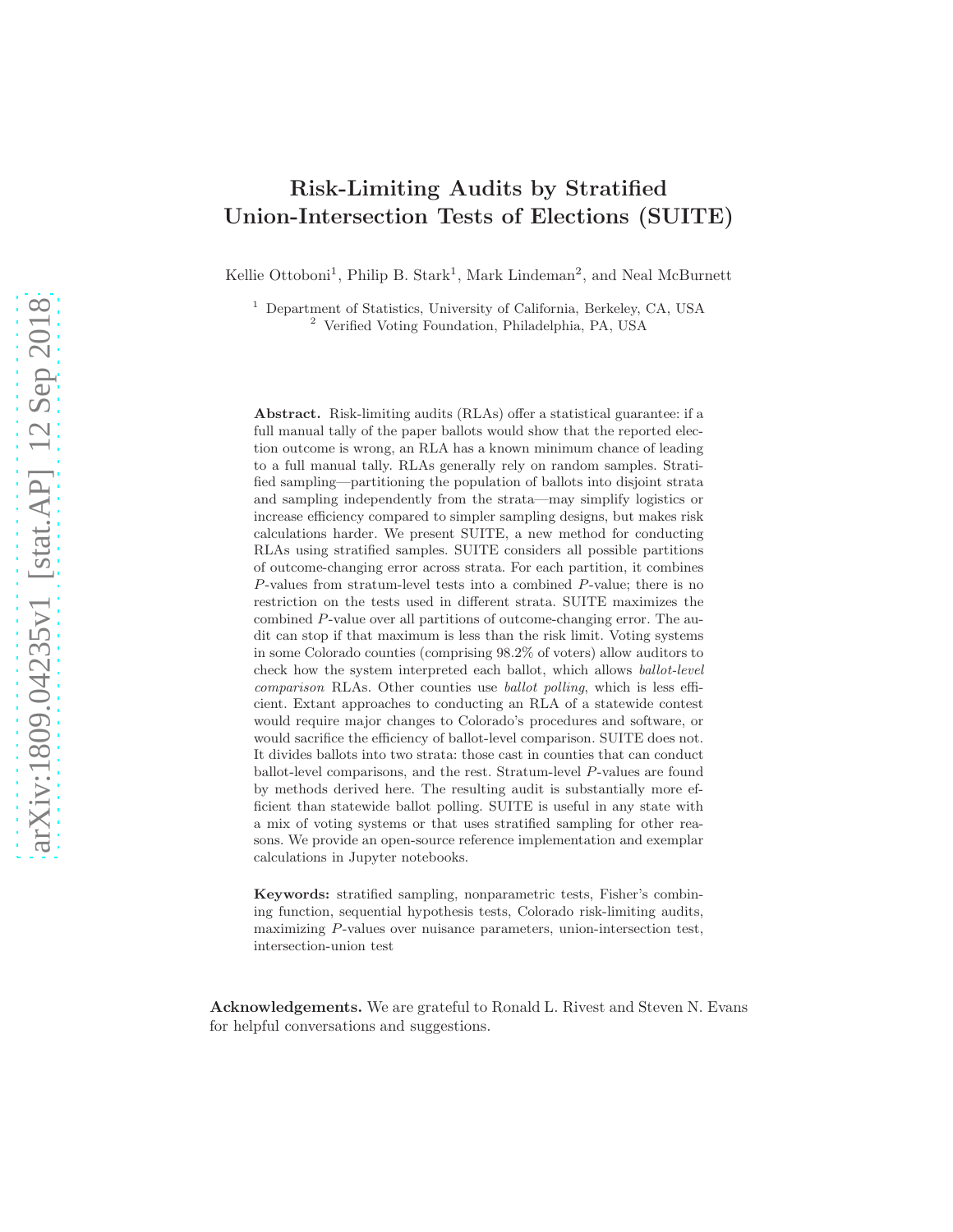## 1 Introduction

A risk-limiting audit (RLA) of an election contest is a procedure that has a known minimum chance of leading to a full manual tally of the ballots if the electoral outcome according to that tally would differ from the reported outcome. Outcome means the winner(s) (or, for instance, whether there is a runoff)—not the numerical vote totals. RLAs require a durable, voter-verifiable record of voter intent, such as paper ballots, and they assume that this audit trail is sufficiently complete and accurate that a full hand tally would show the true electoral outcome. That assumption is not automatically satisfied: a compliance audit [\[16\]](#page-14-0) is required to check whether the paper trail is trustworthy.

Current methods for risk-limiting audits are generally sequential hypothesis testing procedures: they examine more ballots, or batches of ballots, until either (i) there is strong statistical evidence that a full hand tabulation would confirm the outcome, or (ii) the audit has led to a full hand tabulation, the result of which should become the official result.

RLAs have been conducted in California, Colorado, Indiana, Ohio, Virginia, and Denmark, and are required by law in Colorado (CRS 1-7-515) and Rhode Island (SB 413A and HB 5704A).

The most efficient and transparent sampling design for risk-limiting audits selects individual ballots uniformly at random, with or without replacement [\[13\]](#page-14-1). Risk calculations for such samples can be made simple without sacrificing rigor [\[14,](#page-14-2)[6\]](#page-14-3). However, to audit contests that cross jurisdictional boundaries then requires coordinating sampling in different counties, and may require different counties to use the lowest common denominator method for assessing risk from the sample, which would not take full advantage of the capabilities of some voting systems. For instance, any system that uses paper ballots as the official record can conduct ballot-polling audits, while ballot-level comparison audits require systems to generate *cast vote records* that can be checked manually against a human reading of the paper [\[5](#page-14-4)[,6\]](#page-14-3). (These terms are described in Section [3.](#page-5-0))

Stratified RLAs have been considered previously, primarily to conform with legacy audit laws under which counties draw audit samples independently of each other, but also to allow auditors to start the audit before all vote-by-mail or provisional ballots have been tallied, by sampling independently from ballots cast in person, by mail, and provisionally, as soon as subtotals for each group are available [\[9,](#page-14-5)[4\]](#page-14-6). However, extant methods address only a single approach to auditing, batch-level comparisons, and only a particular test statistic.

Here, we introduce SUITE, a more general approach to conducting RLAs using stratified samples. SUITE is a twist on intersection-union tests [\[7\]](#page-14-7), which represent the null hypothesis as the intersection of a number of simpler hypotheses, and the alternative hypothesis as a union of their alternatives. In contrast, here, the null is the union of simpler hypotheses, and the alternative is the intersection of their alternatives. The approach involves finding the maximum P-value over a vector of nuisance parameters that describe the simple hypotheses, all allocations of tabulation error across strata for which a full count would find a different electoral outcome than was reported. (A nuisance parameter is a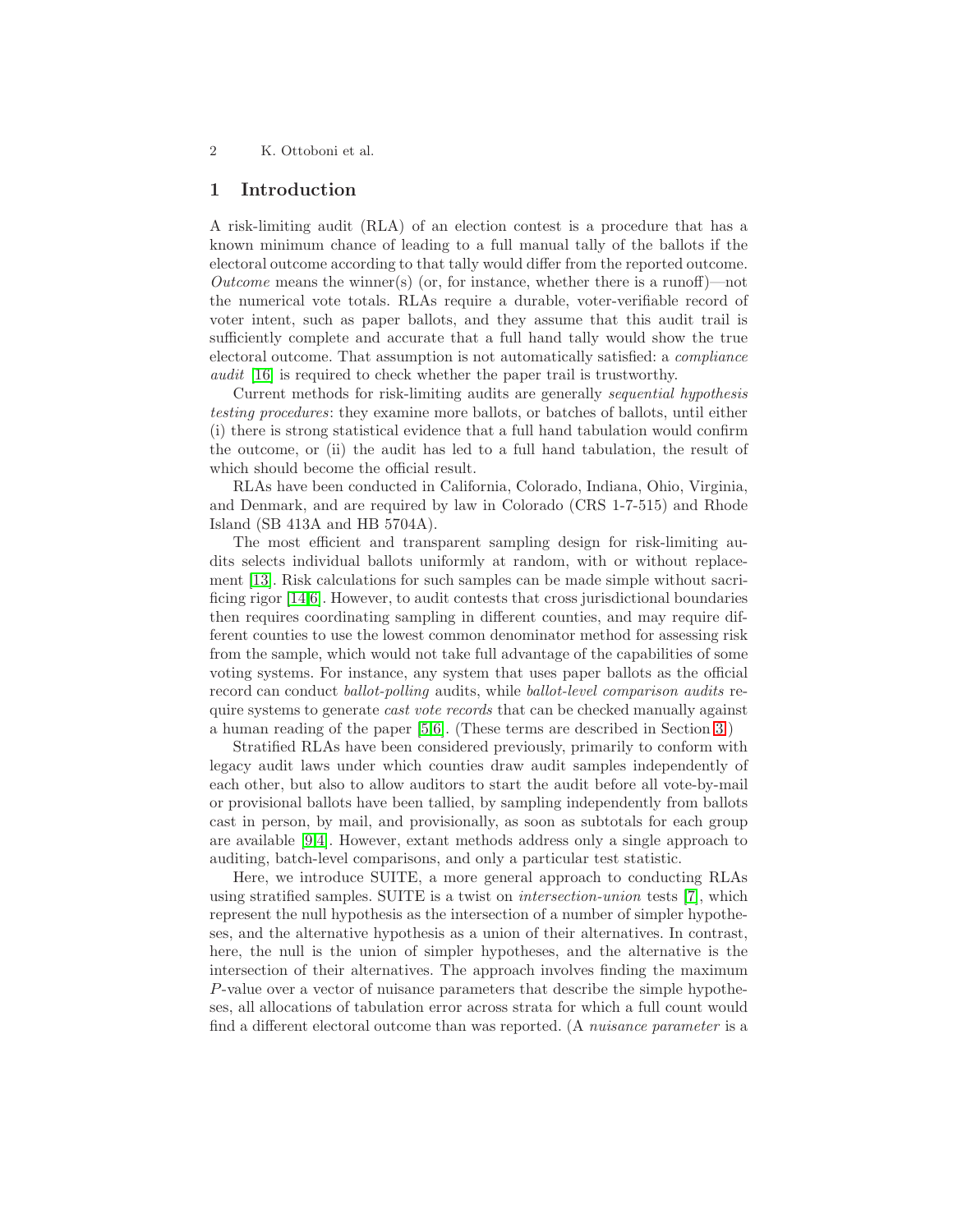property of the population that is not of direct interest, but that affects the probability distribution of the data. Overstatement is error that made the margin of one or more winners over one or more losers appear larger than it really was. The total overstatement across strata determines whether the reported outcome is correct; the overstatements in individual strata are nuisance parameters that affect the distribution of the audit sample.)

The basic building block for the method is testing whether the overstatement error in a single stratum is greater than or equal to a quota. Fisher's combining function is used to merge P-values for tests in different strata into a single Pvalue for the hypothesis that the overstatement in every stratum is greater than or equal to its quota. If that hypothesis can be rejected for all stratum-level quotas that could change the outcome—that is, if the maximum combined Pvalue is sufficiently small—the audit can stop.

It is not actually necessary to consider all possible quotas: the P-value involves a sum of monotonic functions, which allows us to find upper and lower bounds everywhere using only values on a discrete grid. We present a numerical procedure, implemented in Python, to find bounds on the maximum P-value when there are two strata. The procedure can be generalized to more than two strata.

Section [2](#page-2-0) presents the new approach to stratified auditing. Section [3](#page-5-0) illustrates the method by solving a problem pertinent to Colorado: combining ballot polling in one stratum with ballot-level comparisons in another. This requires straightforward modifications to the mathematics behind ballot polling and ballot-level comparison to allow the overstatement to be compared to specified thresholds other than the overall contest margin; those modifications are described in Sections [3.1](#page-7-0) and [3.2.](#page-7-1) Section [4](#page-8-0) gives numerical examples of simulated audits, using parameters intended to reflect how the procedure would work in Colorado. We provide example software implementing the risk calcula-tions for our recommended approach in Python Jupyter notebooks.<sup>[3](#page-2-1)</sup> Section [5](#page-9-0) gives recommendations and considerations for implementation.

# <span id="page-2-0"></span>2 Stratified audits

Stratified sampling involves partitioning a population into non-overlapping groups and drawing independent random samples from those groups. [\[9,](#page-14-5)[4\]](#page-14-6) developed RLAs based on comparing stratified samples of batches of ballots to hand counts of the votes in those batches: batch-level comparison RLAs, using a particular test statistic. The method we develop here is more general and more flexible: it can be used with any test statistic, and test statistics in different strata need not be the same—which is key to combining audits of ballots cast using diverse voting technologies.

Here and below, we consider auditing a single plurality contest at a time, although the same sample can be used to audit more than one contest (and

<span id="page-2-1"></span><sup>3</sup> See [https://github.com/pbstark/CORLA18.](https://github.com/pbstark/CORLA18)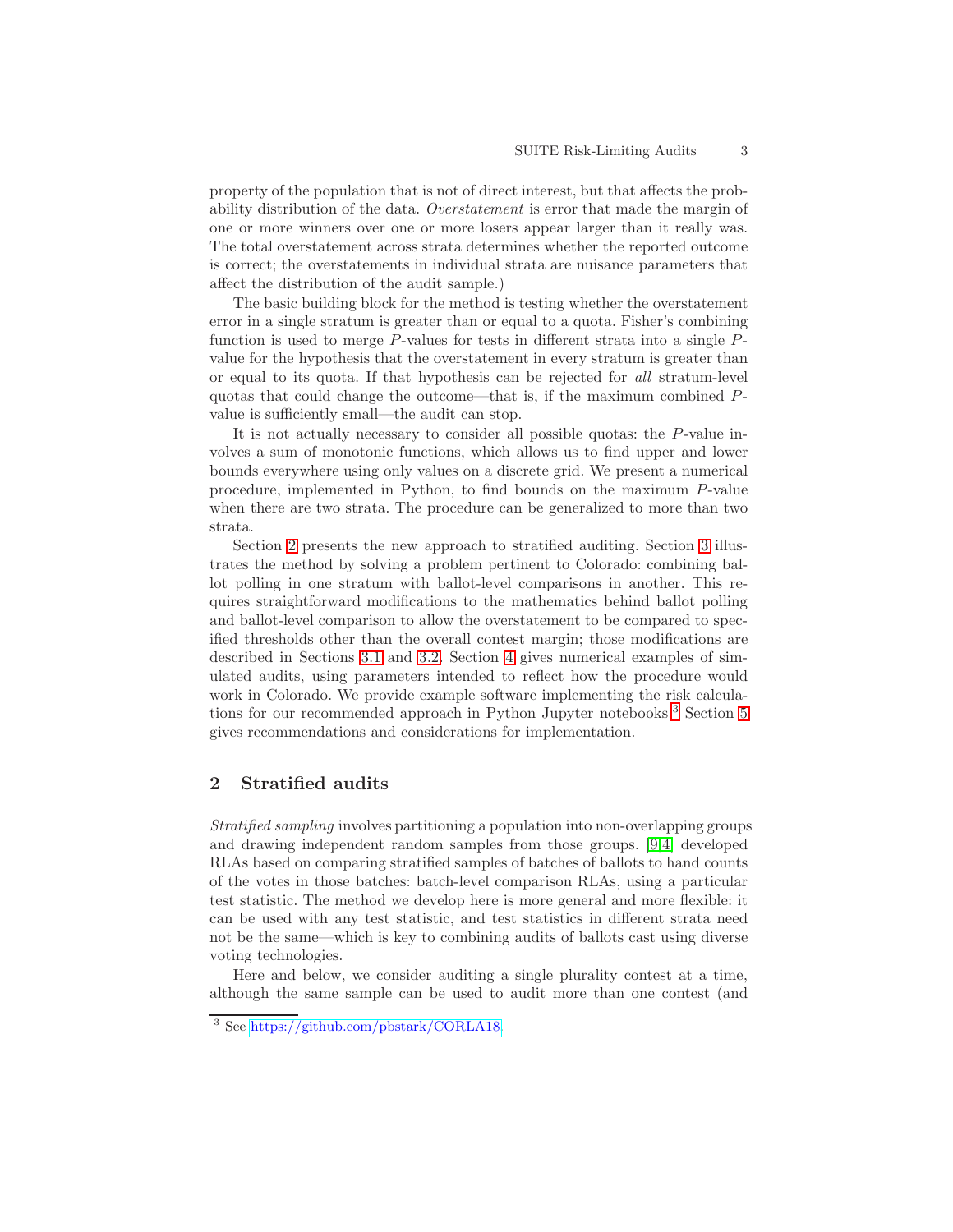super-majority contests), and there are ways of combining audits of different contests into a single process [\[10](#page-14-8)[,14\]](#page-14-2). We use terminology drawn from a number of papers, notably [\[6\]](#page-14-3).

An *overstatement error* is an error that caused the margin between *any* reported winner and any reported loser to appear larger than it really was. An understatement error is an error that caused the margin between every reported winner and *every* reported loser to appear to be smaller than it really was. Overstatements cast doubt on outcomes; understatements do not, even though they are tabulation errors.

We use w to denote a reported winner and  $\ell$  to denote a reported loser. The total number of reported votes for candidate w is  $V_w$  and the total for candidate  $\ell$ is  $V_{\ell}$ . Thus  $V_{w} > V_{\ell}$ , since w is reported to have gotten more votes than  $\ell$ .

Let  $V_{w\ell} \equiv V_w - V_{\ell} > 0$  denote the contest-wide margin (in votes) of w over l. We have S strata. Let  $V_{w\ell,s}$  denote the margin (in votes) of reported winner w over reported loser  $\ell$  in stratum s. Note that  $V_{w\ell,s}$  might be negative in one stratum, but  $\sum_{s=1}^{S} V_{w\ell,s} = V_{w\ell} > 0$ . Let  $A_{w\ell}$  denote the margin (in votes) of reported winner w over reported loser  $\ell$  that a full hand count would show: the actual margin, in contrast to the reported margin  $V_{w\ell}$ . Reported winner w really beat reported loser  $\ell$  if and only if  $A_{w\ell} > 0$ . Define  $A_{w\ell,s}$  to be the actual margin (in votes) of w over  $\ell$  in stratum s.

Let  $\omega_{w\ell,s} \equiv V_{w\ell,s} - A_{w\ell,s}$  be the *overstatement* of the margin of w over  $\ell$  in stratum s. Reported winner w really beat reported loser  $\ell$  if and only if  $\omega_{w\ell} \equiv \sum_s \omega_{w\ell,s} < V_{w\ell}.$ 

An RLA is a test of the hypothesis that the outcome is wrong, that is, that  $w$ did not really beat  $\ell: \sum_s \omega_{w\ell,s} \geq V_{w\ell}$ . The null is true if and only if there exists some S-tuple of real numbers  $(\lambda_s)_{s=1}^S$  with  $\sum_s \lambda_s = 1$  such that  $\omega_{w\ell,s} \ge \lambda_s V_{w\ell}$ for all  $s^4$  $s^4$ . Thus if we can reject the conjunction hypothesis  $\cap_s \{\omega_{w\ell,s} \geq \lambda_s V_{w\ell}\}\$ at significance level  $\alpha$  for all  $(\lambda_s)$  such that  $\sum_s \lambda_s = 1$ , we can stop the audit, and the risk limit will be  $\alpha$ .

## 2.1 Fisher's combination method

Fix  $\lambda \equiv (\lambda_s)_{s=1}^S$ , with  $\sum_s \lambda_s = 1$ . To test the conjunction hypothesis that stratum null hypotheses are true, that is, that  $\omega_{w\ell,s} \geq \lambda_s V_{w\ell}$  for all s, we use Fisher's combining function. Let  $p_s(\lambda_s)$  be the P-value of the hypothesis  $\omega_{w\ell,s} \geq$  $\lambda_s V_{w\ell}$ . If the null hypothesis is true, then

<span id="page-3-2"></span>
$$
\chi(\lambda) = -2 \sum_{s=1}^{S} \ln p_s(\lambda_s)
$$
 (1)

has a probability distribution that is dominated by the chi-square distribution with  $2S$  degrees of freedom.<sup>[5](#page-3-1)</sup> Fisher's combined statistic will tend to be small

<sup>&</sup>lt;sup>4</sup> "If" is straightforward. For "only if," suppose  $\omega_{w\ell} \ge V_{w\ell}$ . Set  $\lambda_s = \frac{\omega_{w\ell,s}}{\sum_t \omega_{w\ell}}$  $\frac{\omega_{w\ell,s}}{t \omega_{w\ell,t}}$ . Then

<span id="page-3-1"></span><span id="page-3-0"></span> $\sum_{s} \lambda_{s} = 1$ , and  $\omega_{w\ell,s} = \lambda_{s} \omega_{w\ell} \geq \lambda_{s} V_{w\ell}$  for all s.<br>If the stratum-level tests had continuously distributed *P*-values, the distribution would be exactly chi-square with  $2S$  degrees of freedom, but if any of the  $P$ -values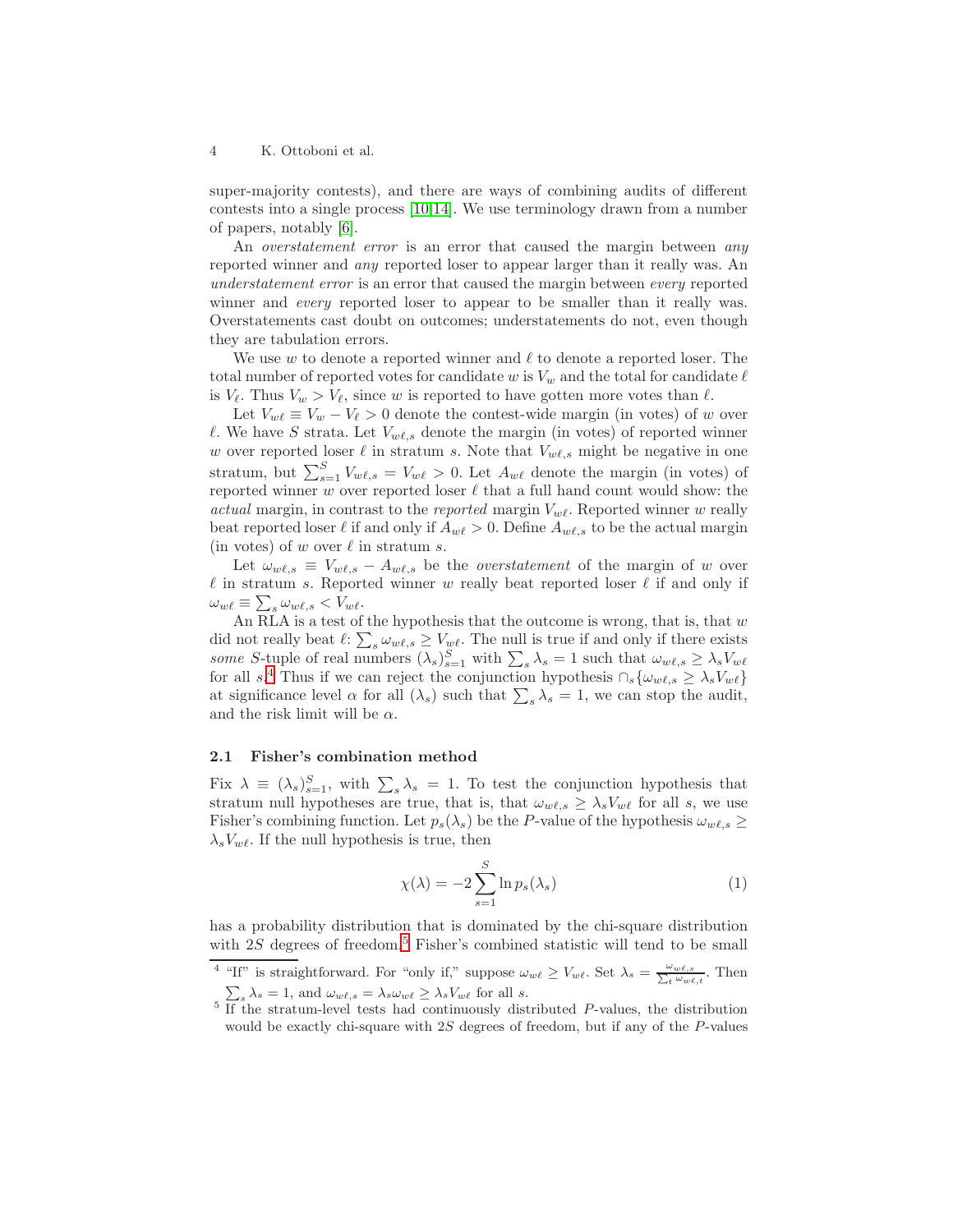when all stratum-level null hypotheses are true. If any is false, then as the sample size increases, Fisher's combined statistic will tend to grow.

If, for all  $\lambda$  with  $\sum_{s} \lambda_s = 1$ , we can reject the conjunction hypothesis at level  $\alpha$  (i.e., if the minimum value of Fisher's combined statistic over all  $\lambda$  is larger than the  $1 - \alpha$  quantile of the chi-square distribution with 2S degrees of freedom), the audit can stop.

If the audit is allowed to "escalate" in steps, increasing the sample size sequentially, then either the tests used in the separate strata have to be sequential tests, or multiplicity needs to be taken into account, for instance by adjusting the risk limit at each step. Otherwise, the overall procedure can have a risk limit that is much larger than  $\alpha$ . For examples of controlling for multiplicity when using non-sequential testing procedures in an RLA, see [\[9](#page-14-5)[,11\]](#page-14-9).

The stratum-level P-value  $p_s(\lambda)$  could be a P-value for the hypothesis  $\omega_{w\ell,s} \geq$  $\lambda_s V_{w\ell}$  from any test procedure. We assume, however, that  $p_s$  is based on a onesided test, and that the tests for different values of  $\lambda$  "nest" in the sense that if  $a > b$ , then  $p_s(a) > p_s(b)$ . This monotonicity is a reasonable requirement because the evidence that the overstatement is greater than  $a$  should be weaker than the evidence that the overstatement is greater than b, if  $a > b$ . In particular, this monotonicity holds for the tests proposed in Sections [3.1](#page-7-0) and [3.2.](#page-7-1)

One could use a function other than Fisher's to combine the stratum-level P-values into a P-value for the conjunction hypothesis, provided it satisfies these properties (see [\[7\]](#page-14-7)):

- the function is non-increasing in each argument and symmetric with respect to rearrangements of the arguments
- the combining function attains its supremum when one of the arguments approaches zero
- for every level  $\alpha$ , the critical value of the combining function is finite and strictly smaller than the function's supremum.

For instance, one could use Liptak's function,  $T = \sum_i \Phi^{-1}(1 - p_i)$ , or Tippett's function,  $T = \max_i (1 - p_i)$ .

Fisher's function is convenient for this application because the tests in different strata are independent, so the chi-squared distribution dominates the distribution of  $\chi(\cdot)$  when the null hypothesis is true. If tests in different strata were correlated, the null distribution of the combination function would need to be calibrated by simulation; some other combining function might have better properties than Fisher's [\[7\]](#page-14-7).

### 2.2 Maximizing Fisher's combined P-value for  $S = 2$

We now specialize to  $S = 2$  strata. The set of  $\lambda = (\lambda_1, \lambda_2)$  such that  $\sum_s \lambda_s = 1$  is then a one-dimensional family: if  $\lambda_1 = \lambda$ , then  $\lambda_2 = 1 - \lambda$ . For a given set of data,

has atoms when the null hypothesis is true, it is in general stochastically smaller. This follows from a coupling argument along the lines of Theorem 4.12.3 in [\[3\]](#page-14-10).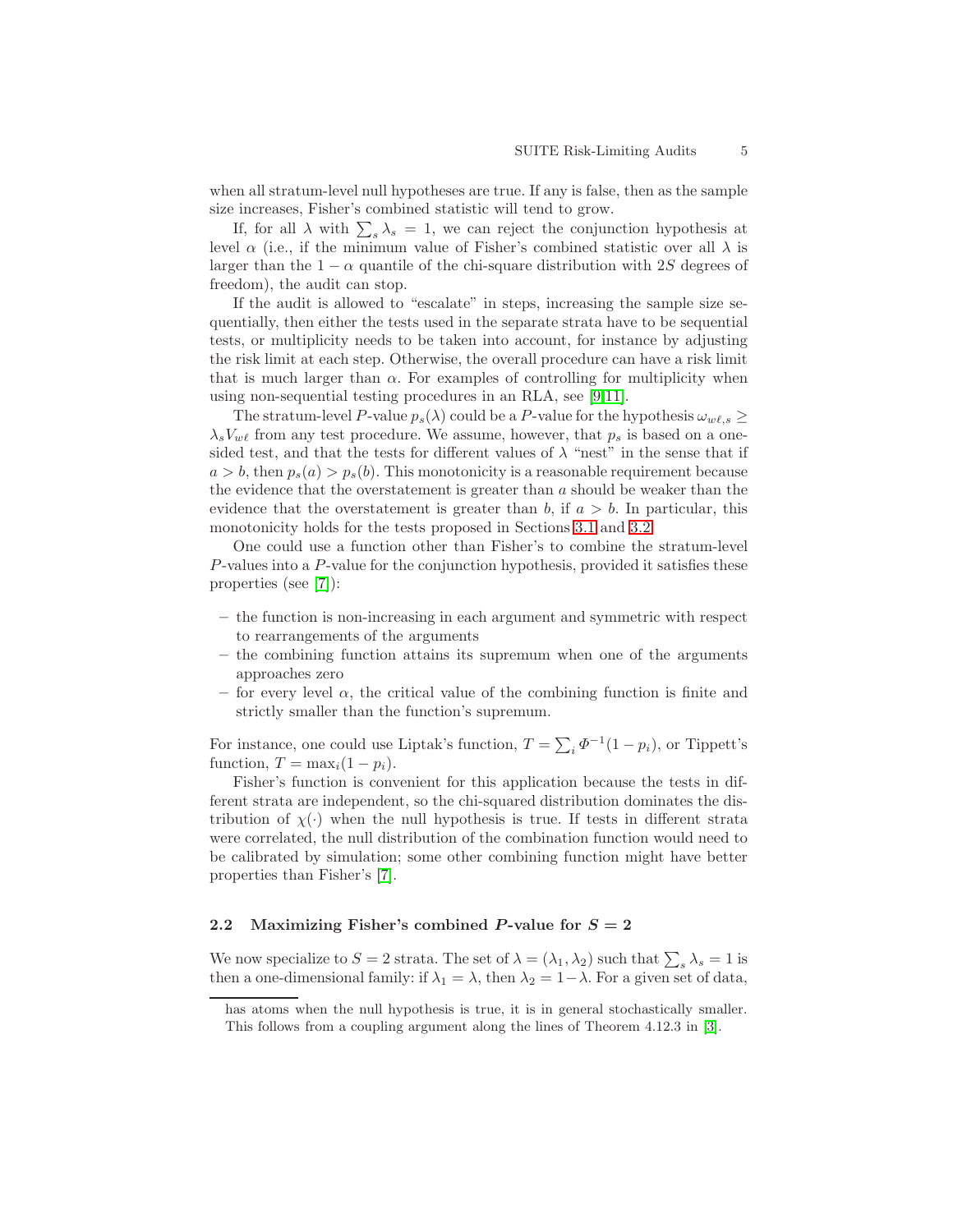finding the maximum P-value over all  $\lambda$  is thus a one-dimensional optimization problem. We provide two software solutions to the problem.

The first approach approximates the maximum via a grid search, refining the grid once the maximum has been bracketed. This is not guaranteed to find the global maximum exactly, although it can approximate the maximum as closely as one desires by refining the mesh, since the objective function is continuous.

The second, more rigorous approach uses bounds on Fisher's combining function  $\chi$  for all  $\lambda$ . (A lower bound on  $\chi$  implies an upper bound on the P-value: if, for all  $\lambda$ , the lower bound is larger than the  $1 - \alpha$  quantile of the chi-squared distribution with 4 degrees of freedom, the maximum P-value is no larger than  $\alpha$ .)

Some values of  $\lambda$  can be ruled out a priori, because (for instance)  $\omega_{w\ell,s} \leq$  $V_{w\ell,s} + N_s$ , where  $N_s$  is the number of ballots cast in stratum s, and thus

$$
1 - \frac{V_{w\ell,2} + N_2}{V_{w\ell}} \le \lambda \le \frac{V_{w\ell,1} + N_1}{V_{w\ell}}.
$$
 (2)

Let  $\lambda_-\$  and  $\lambda_+\$  be lower and upper bounds on  $\lambda$ .

Recall that  $p_s(\cdot)$  are monotonically increasing functions, so, as a function of  $\lambda$ ,  $p_1(\lambda)$  increases monotonically and  $p_2(1 - \lambda)$  decreases monotonically. Suppose  $[a, b) \subset [\lambda_-, \lambda_+]$ . Then for all  $\lambda \in [a, b)$ ,  $-2 \ln p_1(\lambda) \ge -2 \ln p_1(b)$  and  $-2 \ln p_2(1 - \lambda) \ge -2 \ln p_2(1 - a)$ . Thus

<span id="page-5-1"></span>
$$
\chi(\lambda) = -2(\ln p_1(\lambda) + \ln p_2(1 - \lambda)) \ge -2(\ln p_1(b) + \ln p_2(1 - a)) \equiv \chi_{-}(a, b). \tag{3}
$$

This gives a lower bound for  $\chi$  on the interval [a, b); the corresponding upper bound is  $\chi(\lambda) \leq -2(\ln p_1(a) + \ln p_2(1-b)) \equiv \chi_+(a, b)$ . Partitioning  $[\lambda_-, \lambda_+]$  into a collection of intervals  $[a_k, a_{k+1})$  and finding  $\chi$ - $[a_k, a_{k+1})$  and  $\chi$ + $[a_k, a_{k+1})$  for each yields piecewise-constant lower and upper bounds for  $\chi(\lambda)$ .

If, for all  $\lambda \in [\lambda_-, \lambda_+]$ , the lower bound on  $\chi$  is larger than the  $1-\alpha$  quantile of the chi-square distribution with 4 degrees of freedom, the audit can stop. On the other hand, if for some  $\lambda \in [\lambda_-, \lambda_+]$ , the upper bound is less than the  $1 - \alpha$ quantile of the chi-square distribution with 4 degrees of freedom, or if  $\chi(a_k)$  is less than this quantile at any grid point  $\{a_k\}$ , the sample size in one or both strata needs to increase. If the lower bound is less than the  $1 - \alpha$  quantile on some interval, but  $\chi(a_k)$  is above this quantile at every grid point  $\{a_k\}$ , then one should improve the lower bound by refining the grid and/or by increasing the sample size in one or both strata.

## <span id="page-5-0"></span>3 Auditing cross-jurisdictional contests

As mentioned above, stratified sampling can simplify audit logistics by allowing jurisdictions to sample ballots independently of each other, or by allowing a single jurisdiction to sample independently from different collections of ballots (e.g., vote-by-mail versus cast in person). SUITE allows stratified samples to be combined into an RLA of contests that include ballots from more than one stratum.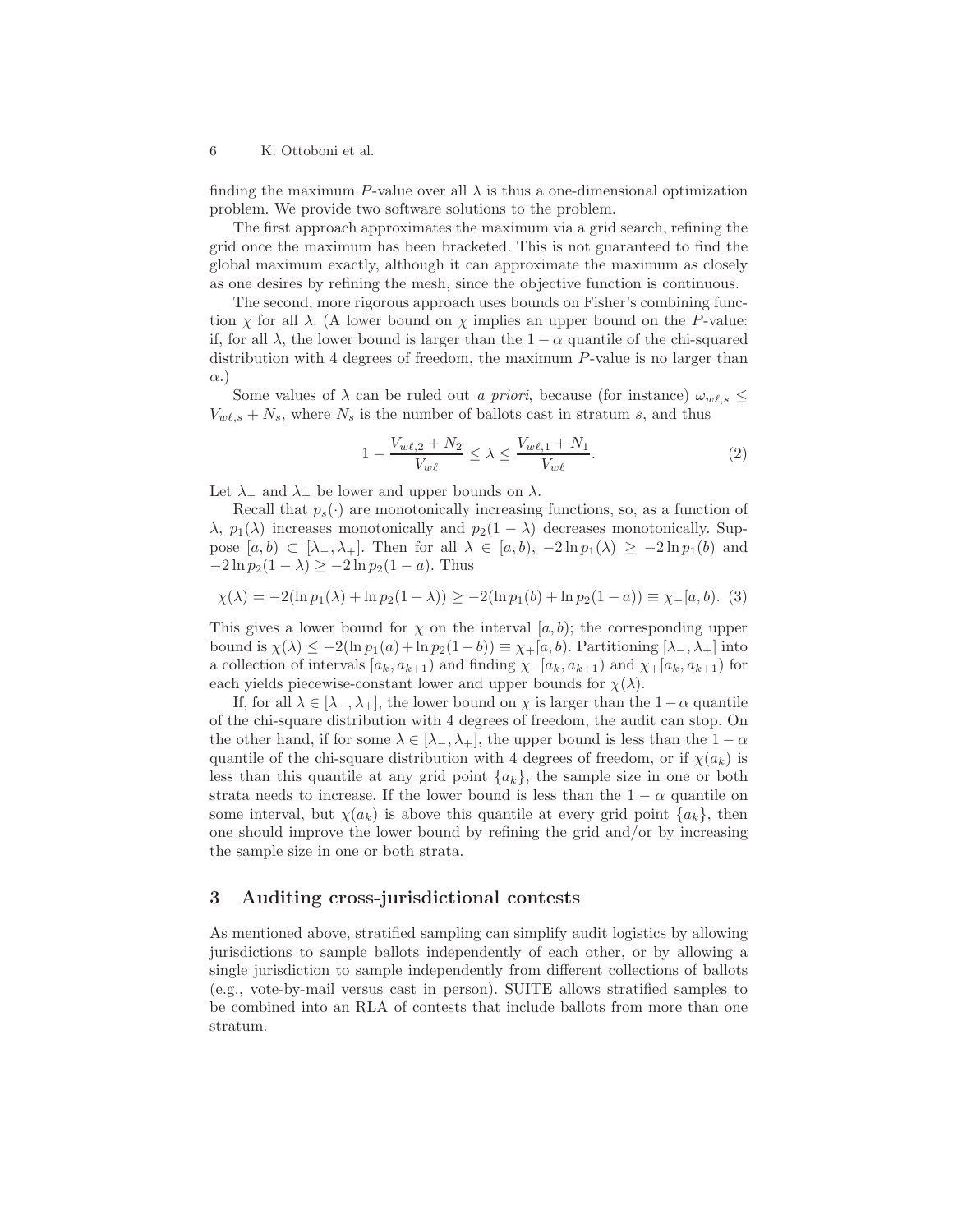We present an example where SUITE is helpful for a different reason: it enables an RLA to take advantage of differences among voting systems to reduce audit sample sizes, which solves a current problem in Colorado.

CRS 1-7-515 requires Colorado to conduct risk-limiting audits beginning in 2017. The first risk-limiting election audits under this statute were conducted in November, 2017; the second were conducted in July, 2018.<sup>[6](#page-6-0)</sup> Counties cannot audit contests that cross jurisdictional boundaries (cross-jurisdictional contests, such as gubernatorial contests and most federal contests) on their own: margins and risk limits apply to entire contests, not to the portion of a contest included in a county. Colorado has not yet conducted an RLA of a cross-jurisdictional contest, although it has performed RLA-like procedures on individual jurisdictions' portions of some cross-jurisdictional contests. To audit statewide elections and contests that cross county lines, Colorado will need to implement new approaches and make some changes to its auditing software, RLATool.

Colorado's voting systems are heterogeneous. Some counties (containing about 98% of active voters, as of this writing) have voting systems that export cast vote records (CVRs) in a way that the paper ballot corresponding to each CVR can be identified uniquely and retrieved. We call counties with such voting systems CVR counties. In CVR counties, auditors can manually check the accuracy of the voting system's interpretation of individual ballots. In other counties (legacy or no-CVR counties) there is no way to check the accuracy of the system's interpretation of voter intent for individual ballots.

Contests entirely contained in CVR counties can be audited using ballotlevel comparison audits [\[6\]](#page-14-3), which compare CVRs to the auditors' interpretation of voter intent directly from paper ballots. Ballot-level comparison audits are currently the most efficient approach to risk-limiting audits in that they require examining fewer ballots than other methods do, when the outcome of the contest under audit is in fact correct. Contests involving no-CVR counties can be audited using ballot-polling audits [\[5](#page-14-4)[,6\]](#page-14-3), which generally require examining more ballots than ballot-level comparison audits to attain the same risk limit.

Colorado's challenge is to audit contests that include ballots cast in both CVR counties and no-CVR counties. There is no literature on how to combine ballot polling with ballot-level comparisons to audit cross-jurisdictional contests that include voters in CVR counties and voters in no-CVR counties.[7](#page-6-1)

Colorado could simply revert to ballot-polling audits for cross-jurisdictional contests that include votes in no-CVR counties, but that would entail a loss of efficiency. Alternatively, Colorado could use batch-level comparison audits, with single-ballot batches in CVR counties and larger batches in no-CVR counties.<sup>[8](#page-6-2)</sup> The statistical theory for such audits has been worked out (see, e.g., [\[9](#page-14-5)[,10,](#page-14-8)[12,](#page-14-11)[14\]](#page-14-2)

<sup>6</sup> See <https://www.sos.state.co.us/pubs/elections/RLA/2017RLABackground.html>

<span id="page-6-0"></span><sup>7</sup> See [\[8\]](#page-14-12) for a different (Bayesian) approach to auditing contests that include both CVR counties and no-CVR counties. In general, Bayesian audits are not risk-limiting.

<span id="page-6-2"></span><span id="page-6-1"></span><sup>&</sup>lt;sup>8</sup> Since so few ballots are cast in no-CVR counties, cruder approaches might work, for instance, pretending that no-CVR counties had CVRs, but treating any ballot sampled from a no-CVR county as if it had a 2-vote overstatement error. See [\[1\]](#page-14-13).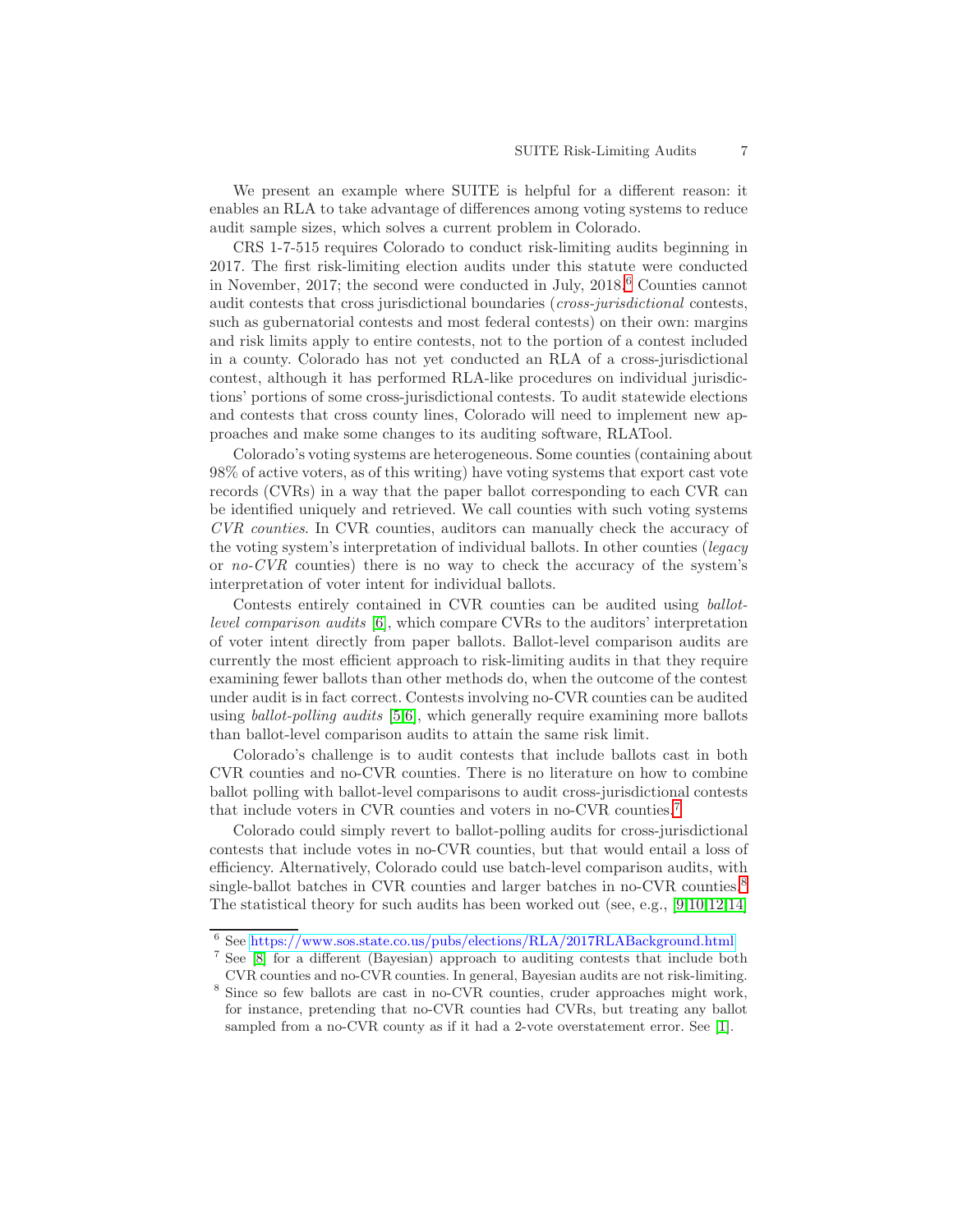and Section [A,](#page-9-1) below); indeed, this is the method that was used in several of California's pilot audits, including the audit in Orange County, California. However, batch-level comparison audits were found to be less efficient than ballot-polling audits in these pilots [\[2\]](#page-14-14).

Moreover, to use batch-level comparison audits in Colorado would require major changes to RLATool, for reporting batch-level contest results prior to the audit, for drawing the sample, for reporting audit findings, and for determining when the audit can stop. The changes would include modifying data structures, data uploads, random sampling procedures, and the county user interface. No-CVR counties would also have to revise their audit procedures. Among other things, they would need to report vote subtotals for physically identifiable groups of ballots before the audit starts. No-CVR counties with voting systems that can only report subtotals by precinct might have to make major changes to how they handle ballots, for instance, sorting all ballots by precinct. These are large changes.

We show here that SUITE makes possible a "hybrid" RLA that keeps the advantages of ballot-level comparison audits in CVR counties but does not require major changes to how no-CVR counties audit, nor major changes to RLATool. The key is to use stratified sampling with two strata: ballots cast in CVR counties and those cast in no-CVR counties.

In order to use Equation [1,](#page-3-2) we must develop stratum-level tests for the overstatement error that are appropriate for the corresponding voting system. Sections [3.1](#page-7-0) and [3.2](#page-7-1) describe these tests for overstatement in the CVR and no-CVR strata, respectively.

#### <span id="page-7-0"></span>3.1 Comparison audits of overstatement quotas

To use comparison auditing in the approach to stratification described above requires extending previous work to test whether the overstatement error is greater than or equal to  $\lambda_s V_{w\ell}$ , rather than simply  $V_{w\ell}$ . [A](#page-9-1)ppendix A derives this generalization for arbitrary batch sizes, including batches consisting of one ballot. The derivation considers only a single contest, but the MACRO test statistic [\[10,](#page-14-8)[14\]](#page-14-2) automatically extends the result to auditing any number of contests simultaneously. The derivation is for plurality contests, including "vote-for-k" plurality contests. Majority and super-majority contests are a minor modification [\[9\]](#page-14-5).[9](#page-7-2)

#### <span id="page-7-1"></span>3.2 Ballot-polling audits of overstatement quotas

To use the new stratification method with ballot polling requires a different approach than [\[5\]](#page-14-4) took: their approach tests whether w got a larger share of the

<span id="page-7-2"></span><sup>&</sup>lt;sup>9</sup> So are some forms of preferential and approval voting, such as Borda count, and proportional representation contests, such as D'Hondt [\[15\]](#page-14-15). For a derivation of ballotlevel comparison risk-limiting audits for super-majority contests, see [https://git](https://github.com/pbstark/S157F17/blob/master/audit.ipynb) [hub.com/pbstark/S157F17/blob/master/audit.ipynb.](https://github.com/pbstark/S157F17/blob/master/audit.ipynb) (Last visited 14 May 2018.) Changes for IRV/STV are more complicated.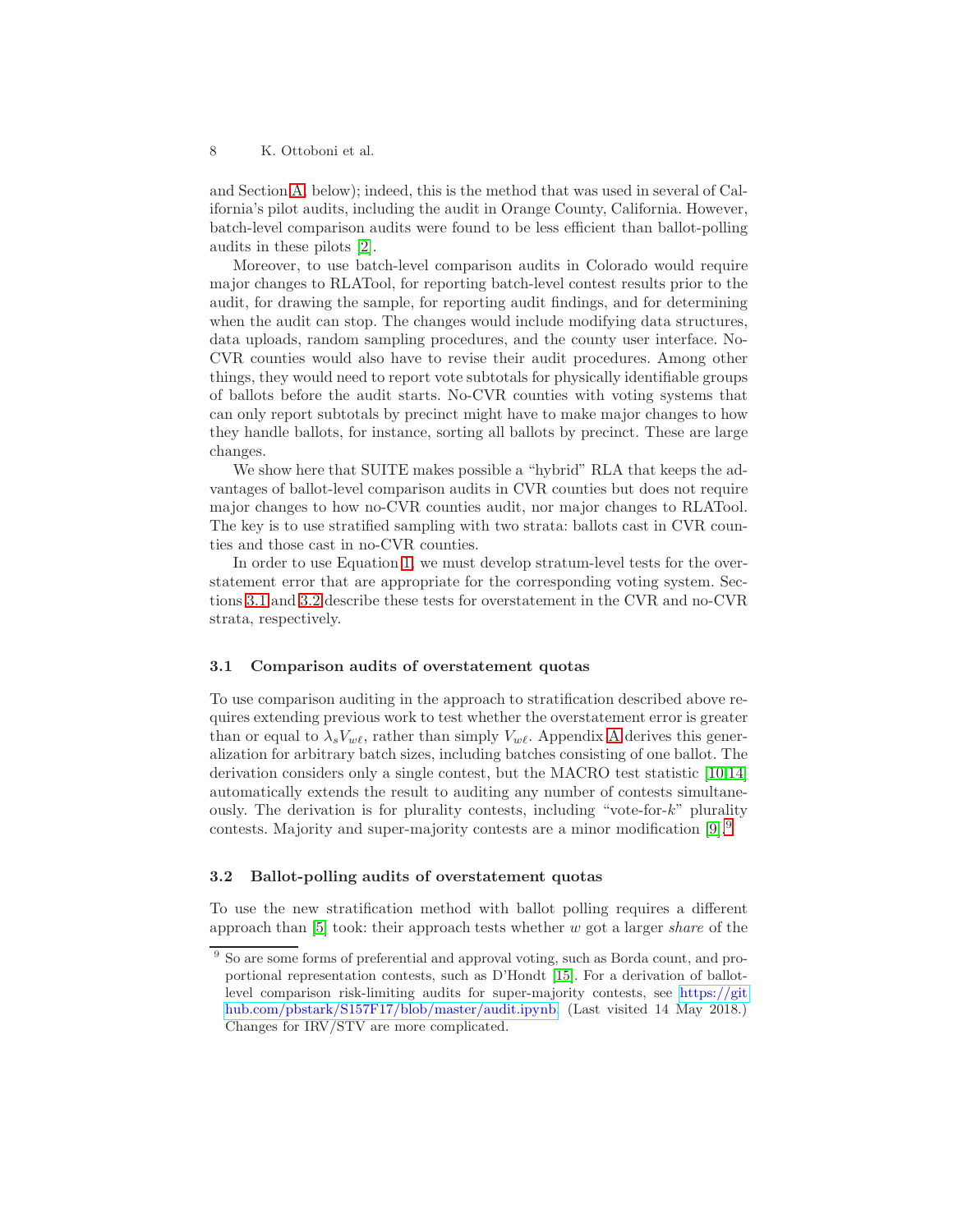votes than  $\ell$ , but we need to test whether the margin in votes in the stratum is greater than or equal to a threshold (namely,  $\lambda_s V_{w\ell}$ ). This introduces a nuisance parameter, the number of ballots with votes for either w or  $\ell$ . We address this by maximizing the probability ratio in Wald's Sequential Probability Ratio Test [\[17\]](#page-14-16) over all possible values of the nuisance parameter. Appendix [B](#page-12-0) develops the test.

## <span id="page-8-0"></span>4 Numerical examples

Jupyter notebooks containing calculations for hybrid stratified audits intended to be relevant for Colorado are available at [https://www.github.com/pbstark/](https://www.github.com/pbstark/CORLA18) [CORLA18.](https://www.github.com/pbstark/CORLA18)

hybrid-audit-example-1 contains two hypothetical examples. The first has 110, 000 cast ballots, of which 9.1% were in no-CVR counties. The diluted margin (the margin in votes, divided by the total number of ballots cast) is 1.8%. In 94% of 10,000 simulations in which the reported results were correct, drawing 700 ballots from the CVR stratum and 500 ballots from the no-CVR stratum (1,200 ballots in all) allowed SUITE to confirm the outcome at 10% risk. For the remaining 6%, further expansion of the audits would have been necessary.

If it were possible to conduct a ballot-level comparison audit for the entire contest, an RLA with risk limit 10% could terminate after examining 263 ballots if it found no errors. A ballot-polling audit of the entire contest would have been expected to examine about 14,000 ballots, more than 10% of ballots cast. The hybrid audit is less efficient than a ballot-level comparison audit, but far more efficient than a ballot-polling audit.

The second contest has 2 million cast ballots, of which 5% were cast in no-CVR counties. The diluted margin is about 20%. The workload for SUITE at 5% risk is quite low: In 100% of 10,000 simulations in which the reported results were correct, auditing 43 ballots from the CVR stratum and 15 ballots from the no-CVR stratum would have confirmed the outcome. If it were possible to conduct a ballot-level comparison audit for the entire contest, an RLA at risk limit 5% could terminate after examining 31 ballots if it found no errors. The additional work for the hybrid stratified audit is disproportionately in the no-CVR counties.

A second notebook, hybrid-audit-example-2, illustrates the workflow for SUITE for an election with 2 million ballots cast. The reported margin is just over 1%, but the reported winner and reported loser are actually tied in both strata. The risk limit is 5%. For a sample of 500 ballots from the CVR stratum and 1000 ballots from the no-CVR stratum, the maximum combined P-value is over 25%, so the audit cannot stop there.

A third notebook, fisher combined pvalue, illustrates the numerical methods used to check whether the maximum combined P-value is below the risk limit. It includes code for the tests in the two strata, for the lower and upper bounds  $\lambda_-\$  and  $\lambda_+\$  for  $\lambda$ , for evaluating Fisher's combining function on a grid, and for computing bounds on the P-value via Equation [3.](#page-5-1)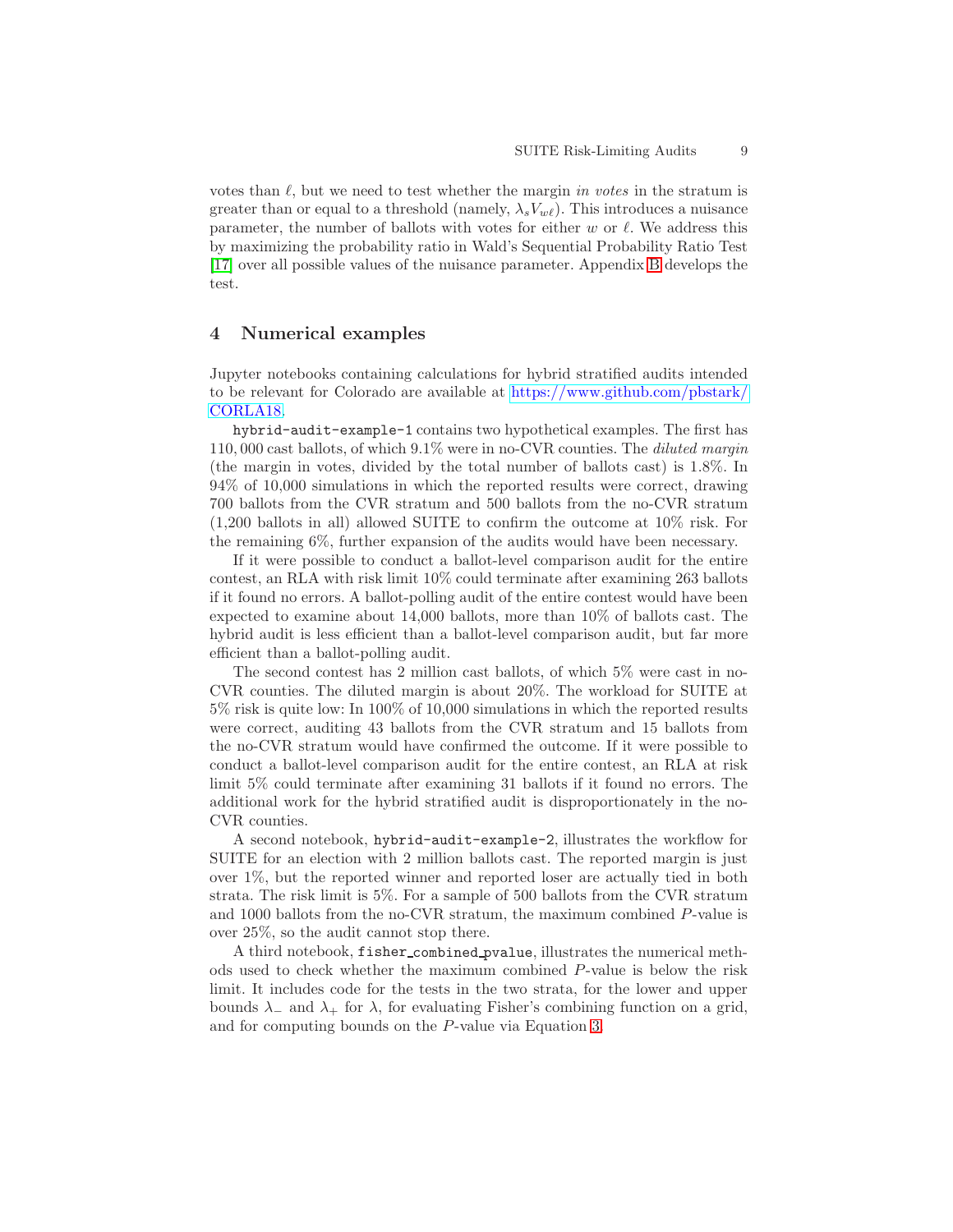## <span id="page-9-0"></span>5 Discussion

We present SUITE, a new class of procedures for RLAs based on stratified random sampling. SUITE is agnostic about the capability of voting equipment in different strata, unlike previous methods, which require batch-level comparisons in every stratum. SUITE allows arbitrary tests to be used in different strata; if those tests are sequentially valid, then the overall RLA is sequential. (Otherwise, multiplicity adjustments might be needed if one wants an audit that escalates in stages. See [\[9,](#page-14-5)[11\]](#page-14-9) for two approaches.)

Like other RLA methods, SUITE poses auditing as a hypothesis test. The null hypothesis is a union over all partitions of outcome-changing error across strata. The hypothesis is rejected if the maximum P-value over all such partitions is sufficiently small. Each possible partition yields an intersection hypothesis, tested by combining P-values from different strata using Fisher's combining function (or a suitable replacement).

Among other things, the new approach solves a current problem in Colorado: how to conduct RLAs of contests that cross jurisdictional lines, such as statewide contests and many federal contests.

We give numerical examples in Jupyter notebooks that can be modified to estimate the workload for different contest sizes, margins, and risk limits. In our numerical experiments, the new method requires auditing far fewer ballots than previous approaches would.

## <span id="page-9-1"></span>A Comparison tests for an overstatement quota

#### A.1 Notation

- $-$  W: the set of reported winners of the contest
- $\mathcal{L}$ : the set of reported losers of the contest
- $N_s$  ballots were cast in stratum s. (The contest might not appear on all  $N_s$ ballots.)
- $P$  "batches" of ballots are in stratum s. A batch contains one or more ballots. Every ballot in stratum s is in exactly one batch.
- $n_p$ : number of ballots in batch p.  $N_s = \sum_{p=1}^P n_p$ .
- $v_{pi} \in \{0, 1\}$ : reported votes for candidate i in batch p
- $− a_{pi} ∈ {0, 1}$ : actual votes for candidate *i* in batch *p*. If the contest does not appear on any ballot in batch p, then  $a_{pi} = 0$ .
- $V_{w\ell,s} \equiv \sum_{p=1}^{P} (v_{pw} v_{p\ell})$ : Reported margin in stratum s of reported winner  $w \in \mathcal{W}$  over reported loser  $\ell \in \mathcal{L}$ , in votes.
- $V_{w\ell}$ : overall reported margin in votes of reported winner  $w \in \mathcal{W}$  over reported loser  $\ell \in \mathcal{L}$  for the entire contest (not just stratum s)
- $-V \equiv \min_{w \in \mathcal{W}} \ell \in \mathcal{L} V_{w\ell}$ : smallest reported overall margin in votes between any reported winner and reported loser
- $-\overrightarrow{A}_{w\ell,s} \equiv \sum_{p=1}^{P} (a_{pw} a_{p\ell})$ : actual margin in votes in the stratum of reported winner  $w \in \mathcal{W}$  over reported loser  $\ell \in \mathcal{L}$
- $A_{w\ell}$ : actual margin in votes of reported winner  $w \in \mathcal{W}$  over reported loser  $\ell \in \mathcal{L}$  for the entire contest (not just in stratum s)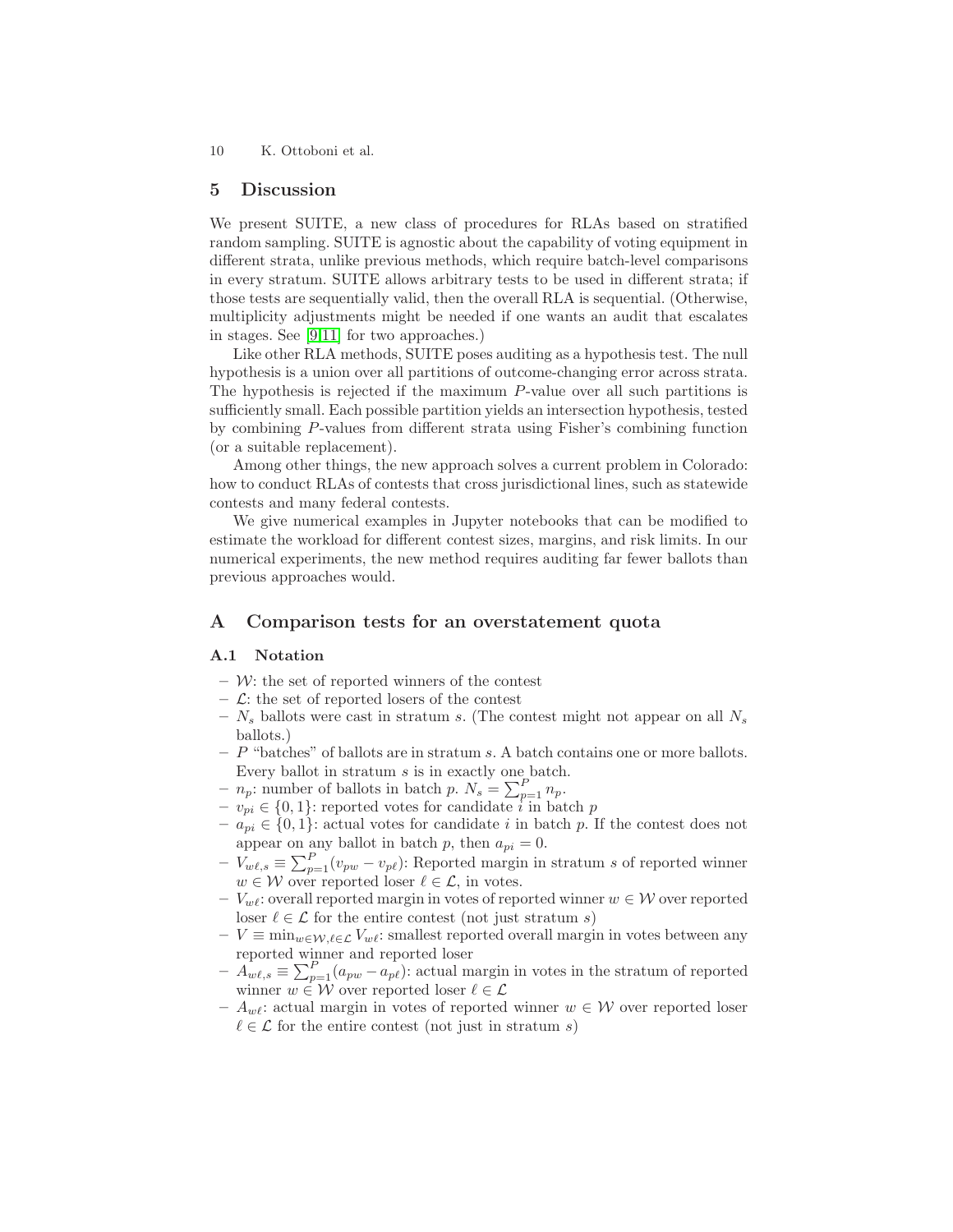#### A.2 Reduction to maximum relative overstatement

If the contest is entirely contained in stratum s, then the reported winners of the contest are the actual winners if

$$
\min_{w \in \mathcal{W}, \ell \in \mathcal{L}} A_{w\ell,s} > 0.
$$

Here, we address the case that the contest may include a portion outside the stratum. To combine independent samples in different strata, it is convenient to be able to test whether the net overstatement error in a stratum is greater than or equal to a given threshold.

Instead of testing that condition directly, we will test a condition that is sufficient but not necessary for the inequality to hold, to get a computationally simple test that is still conservative (i.e., the level is not larger than its nominal value).

For every winner, loser pair  $(w, \ell)$ , we want to test whether the overstatement error is greater than or equal to some threshold, generally one tied to the reported margin between  $w$  and  $\ell$ . For instance, for a hybrid stratified audit, we set the threshold to be  $\lambda_s V_{w\ell}$ .

We want to test whether

$$
\sum_{p=1}^{P} (v_{pw} - a_{pw} - v_{p\ell} + a_{p\ell})/V_{w\ell} \ge \lambda_s.
$$

The maximum of sums is not larger than the sum of the maxima; that is,

$$
\max_{w \in \mathcal{W}, \ell \in \mathcal{L}} \sum_{p=1}^{P} (v_{pw} - a_{pw} - v_{p\ell} + a_{p\ell}) / V_{w\ell} \le \sum_{p=1}^{P} \max_{w \in \mathcal{W}, \ell \in \mathcal{L}} (v_{pw} - a_{pw} - v_{p\ell} + a_{p\ell}) / V_{w\ell}.
$$

Define

$$
e_p \equiv \max_{w \in \mathcal{W}} \mathcal{L}(v_{pw} - a_{pw} - v_{p\ell} + a_{p\ell})/V_{w\ell}.
$$

Then no reported margin is overstated by a fraction  $\lambda_s$  or more if

$$
E \equiv \sum_{p=1}^{P} e_p < \lambda_s.
$$

Thus if we can reject the hypothesis  $E \geq \lambda_s$ , we can conclude that no pairwise margin was overstated by as much as a fraction  $\lambda_s$ .

Testing whether  $E \geq \lambda_s$  would require a very large sample if we knew nothing at all about  $e_p$  without auditing batch p: a single large value of  $e_p$  could make E arbitrarily large. But there is an a priori upper bound for  $e_p$ . Whatever the reported votes  $v_{pi}$  are in batch p, we can find the potential values of the actual votes  $a_{pi}$  that would make the error  $e_p$  largest, because  $a_{pi}$  must be between 0 and  $n_p$ , the number of ballots in batch p:

$$
\frac{v_{pw} - a_{pw} - v_{p\ell} + a_{p\ell}}{V_{w\ell}} \le \frac{v_{pw} - 0 - v_{p\ell} + n_p}{V_{w\ell}}.
$$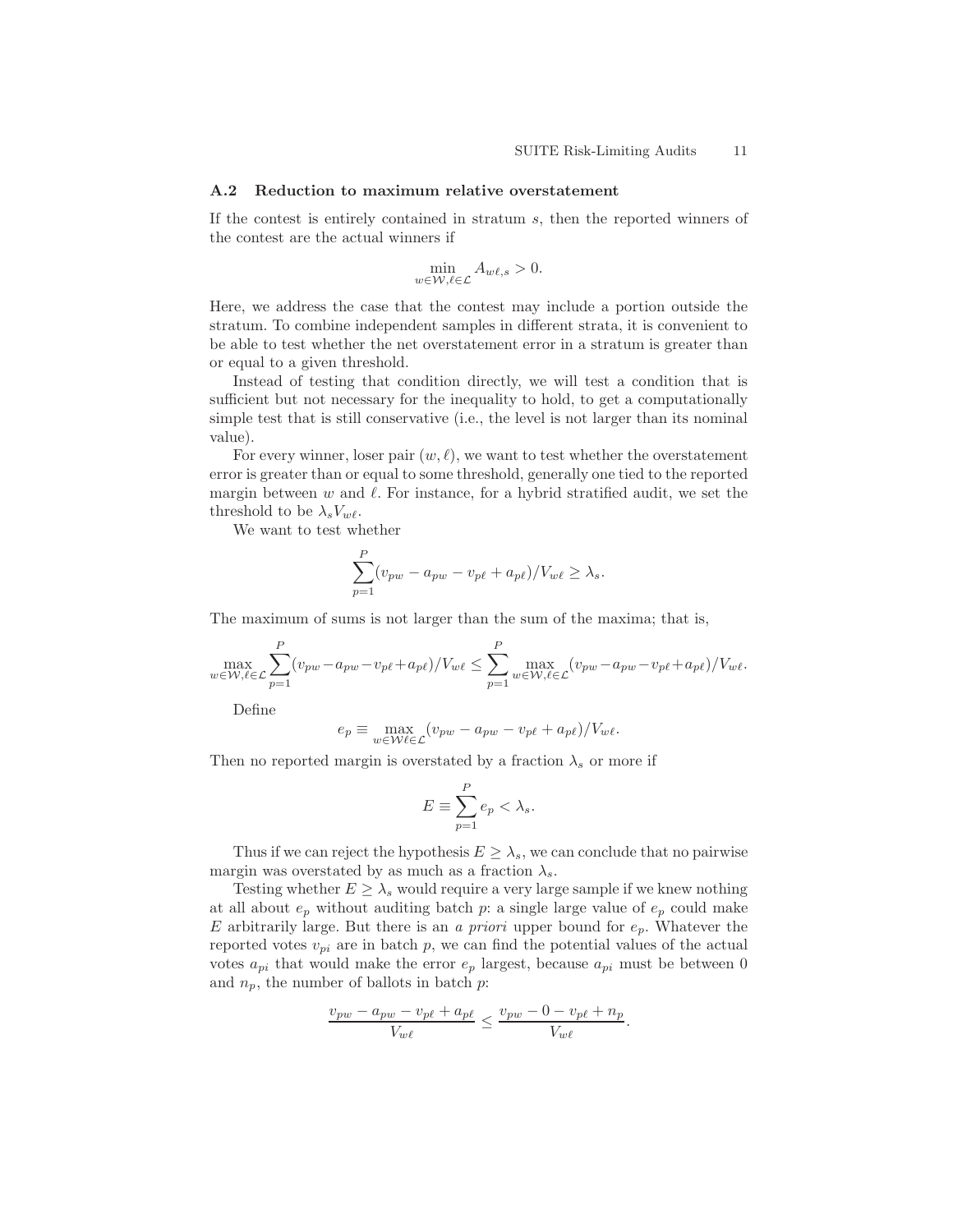Hence,

<span id="page-11-0"></span>
$$
e_p \le \max_{w \in \mathcal{W}, \ell \in \mathcal{L}} \frac{v_{pw} - v_{p\ell} + n_p}{V_{w\ell}} \equiv u_p. \tag{4}
$$

Knowing that  $e_p \leq u_p$  might let us conclude reliably that  $E < \lambda_s$  by examining only a small number of batches—depending on the values  $\{u_p\}_{p=1}^P$  and on the values of  $\{e_p\}$  for the audited batches.

To make inferences about E, it is helpful to work with the taint  $t_p \equiv \frac{e_p}{u_p}$  $\frac{e_p}{u_p} \leq 1.$ Define  $U \equiv \sum_{p=1}^{P} u_p$ . Suppose we draw batches at random with replacement, with probability  $u_p/U$  of drawing batch p in each draw,  $p = 1, \ldots, P$ . (Since  $u_p \geq 0$ , these are all positive numbers, and they sum to 1, so they define a probability distribution on the P batches.)

Let  $T_j$  be the value of  $t_p$  for the batch p selected in the j<sup>th</sup> draw. Then  ${T_j}_{j=1}^n$  are IID,  $\mathbb{P}{T_j \leq 1} = 1$ , and

$$
\mathbb{E}T_1 = \sum_{p=1}^P \frac{u_p}{U} t_p = \frac{1}{U} \sum_{p=1}^P u_p \frac{e_p}{u_p} = \frac{1}{U} \sum_{p=1}^P e_p = E/U.
$$

Thus  $E = U \mathbb{E} T_1$ . So, if we have strong evidence that  $\mathbb{E} T_1 < \lambda_s/U$ , we have strong evidence that  $E < \lambda_s$ .

This approach can be simplified even further by noting that  $u_p$  has a simple upper bound that does not depend on  $v_{pi}$ . At worst, the reported result for batch p shows  $n_p$  votes for the "least-winning" apparent winner of the contest with the smallest margin, but a hand interpretation would show that all  $n_p$  ballots in the batch had votes for the runner-up in that contest. Since  $V_{w\ell} \geq V \equiv$  $\min_{w \in \mathcal{W}, \ell \in \mathcal{L}} V_{w\ell}$  and  $0 \le v_{pi} \le n_p$ ,

$$
u_p = \max_{w \in \mathcal{W}, \ell \in \mathcal{L}} \frac{v_{pw} - v_{p\ell} + n_p}{V_{w\ell}} \le \max_{w \in \mathcal{W}, \ell \in \mathcal{L}} \frac{n_p - 0 + n_p}{V_{w\ell}} \le \frac{2n_p}{V}.
$$

Thus if we use  $2n_p/V$  in lieu of  $u_p$ , we still get conservative results. (We also need to re-define  $U$  to be the sum of those upper bounds.) An intermediate, still conservative approach would be to use this upper bound for batches that consist of a single ballot, but use the sharper bound [\(4\)](#page-11-0) when  $n_p > 1$ . Regardless, for the new definition of  $u_p$  and U,  $\{T_j\}_{j=1}^n$  are IID,  $\mathbb{P}\{T_j \leq 1\} = 1$ , and

$$
\mathbb{E}T_1 = \sum_{p=1}^P \frac{u_p}{U} t_p = \frac{1}{U} \sum_{p=1}^P u_p \frac{e_p}{u_p} = \frac{1}{U} \sum_{p=1}^P e_p = E/U.
$$

So, if we have evidence that  $\mathbb{E}T_1 < \lambda_s/U$ , we have evidence that  $E < \lambda_s$ .

## A.3 Testing  $\mathbb{E}T_1 \geq \lambda_s/U$

A variety of methods are available to test whether  $\mathbb{E}T_1 < \lambda_s/U$ . One particularly elegant sequential method is based on Wald's Sequential Probability Ratio Test (SPRT) [\[17\]](#page-14-16). Harold Kaplan pointed out this method on a website that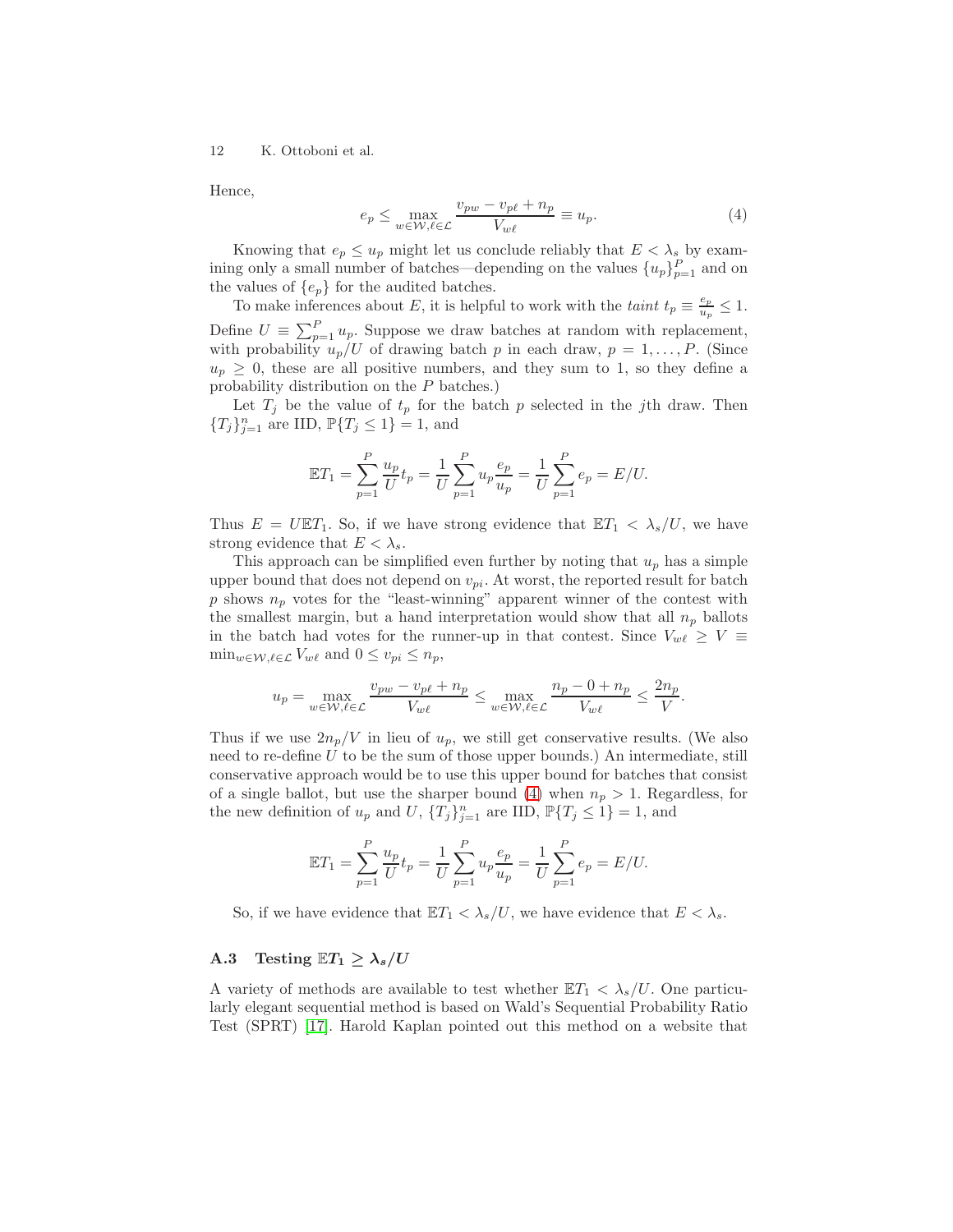no longer exists. A derivation of this Kaplan-Wald method is in Appendix A of [\[15\]](#page-14-15); to apply the method here, take  $t = \lambda_s$  in their equation 18. A different sequential method, the Kaplan-Markov method (also due to Harold Kaplan), is given in [\[12\]](#page-14-11).

## <span id="page-12-0"></span>B Ballot-polling tests for an overstatement quota

In this section, we derive a ballot-polling test of the hypothesis that the margin  $(in \; votes) \; in \; a \; single \; stratum \; is \; greater \; than \; or \; equal \; to \; a \; threshold \; c.$ 

#### B.1 Wald's SPRT with a nuisance parameter

Consider a single stratum s containing  $N_s$  ballots, of which  $N_{w,s}$  have a vote for w but not for  $\ell$ ,  $N_{\ell,s}$  have a vote for  $\ell$  but not for w, and  $N_{u,s} = N_s - N_{w,s}$  $N_{\ell,s}$  have votes for both w and  $\ell$  or neither w nor  $\ell$ , including undervotes and invalid ballots. Ballots are drawn sequentially without replacement, with equal probability of selecting each as-yet-unselected ballot in each draw.

We want to test the compound hypothesis that  $N_{w,s} - N_{\ell,s} \leq c$  against the alternative that  $N_{w,s} = V_{w,s}$ ,  $N_{\ell,s} = V_{\ell,s}$ , and  $N_{u,s} = V_{u,s}$ , with  $V_{w,s} - V_{\ell,s} > c$ .

The values  $V_{w,s}$ ,  $V_{\ell,s}$ , and  $V_{u,s}$  are the reported results for stratum s (or values related to those reported results; see [\[5\]](#page-14-4)). In this problem,  $N_{u,s}$  (equivalently,  $N_{w,s} + N_{\ell,s}$  is a nuisance parameter: we care about  $N_{w,s} - N_{\ell,s}$ .

Let  $X_k$  be w,  $\ell$ , or u according to whether the ballot selected on the kth  $\sum_{k=1}^{n} 1_{X_k=w}$ ; and define  $L_n$  and  $U_n$  analogously. draw shows a vote for w but not  $\ell, \ell$  but not w, or something else. Let  $W_n \equiv$ 

The probability of a given data sequence  $X_1, \ldots, X_n$  under the alternative hypothesis is

$$
\frac{\prod_{i=0}^{W_n-1}(V_{w,s}-i)\prod_{i=0}^{L_n-1}(V_{\ell,s}-i)\prod_{i=0}^{U_n-1}(V_{u,s}-i)}{\prod_{i=0}^{n-1}(N_s-i)}.
$$

If  $L_n \geq W_n - cn/N_s$ , the data obviously do not provide evidence against the null, so we suppose that  $L_n < W_n - cn/N_s$ , in which case, the element of the null that will maximize the probability of the observed data has  $N_{w,s}-c = N_{\ell,s}$ . Under the null hypothesis, the probability of  $X_1, \ldots, X_n$  is

$$
\frac{\prod_{i=0}^{W_n-1}(N_{w,s}-i)\prod_{i=0}^{L_n-1}(N_{w,s}-c-i)\prod_{i=0}^{U_n-1}(N_{u,s}-i)}{\prod_{i=0}^{n}(N_s-i)},
$$

for some value  $N_{w,s}$  and the corresponding  $N_{u,s} = N_s - 2N_{w,s} + c$ . How large can that probability be under the null? The probability under the null is maximized by any integer  $x \in \{\max(W_n, L_n + c), \ldots, (N - U_n)/2\}$  that maximizes

$$
\prod_{i=0}^{W_n-1} (x-i) \prod_{i=0}^{L_n-1} (x-c-i) \prod_{i=0}^{U_n-1} (N_s - 2x + c - i).
$$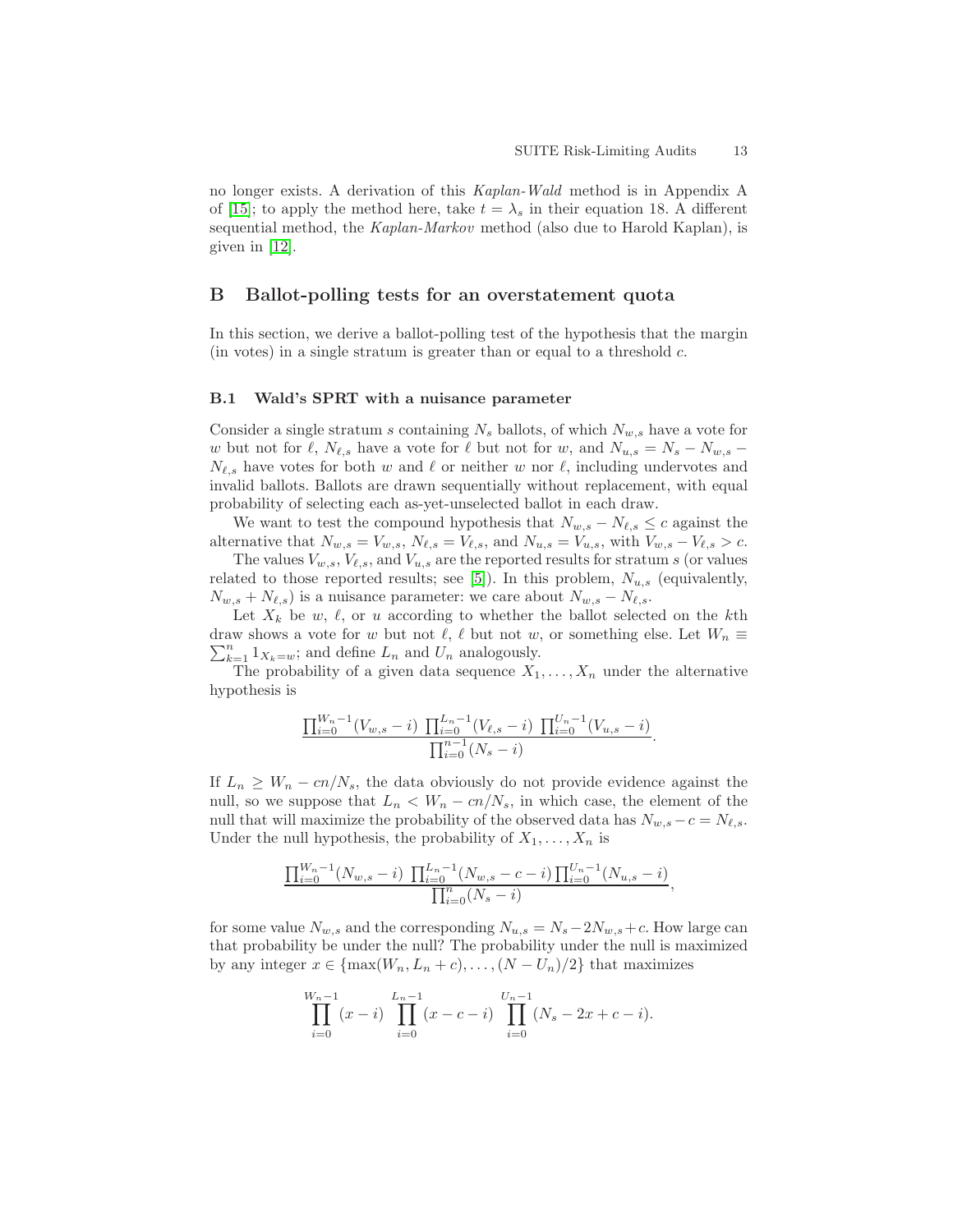The logarithm is monotonic, so any maximizer  $x^*$  also maximizes

$$
f(x) = \sum_{i=0}^{W_n-1} \ln(x-i) + \sum_{i=0}^{L_n-1} \ln(x-c-i) + \sum_{i=0}^{U_n-1} \ln(N_s - 2x + c - i).
$$

The first two terms on the right increase monotonically with  $x$  and the last term decreases monotonically with  $x$ . This yields bounds without having to evaluate f everywhere. Suppose  $y < z$ . Then for all integer x between y and z,

$$
f(x) \leq \sum_{i=0}^{W_n-1} \ln(z-i) + \sum_{i=0}^{L_n-1} \ln(z-c-i) + \sum_{i=0}^{U_n-1} \ln(N_s - 2y + c - i).
$$

The optimization problem can be solved using a branch and bound approach. For instance, start by evaluating

$$
f^{+}(x) \equiv \sum_{i=0}^{W_{n}-1} \ln(x-i) + \sum_{i=0}^{L_{n}-1} \ln(x-c-i)
$$

and

$$
f^{-}(x) \equiv \sum_{i=0}^{U_n - 1} \ln(N_s - 2x + c - i)
$$

at max $(W_n, L_n + c)$ ,  $(N_s - U_n)/2$ , and their midpoint, to get the values of  $f = f^+ + f^-$  at those three points, along with upper bounds on f on the ranges between them. At stage j, we have evaluated  $f, f^+$ , and  $f^-$  at j points  $x_1 < x_2 < \ldots < x_j$ , and we have upper bounds on f on the j – 1 ranges  $R_m =$  ${x_m, x_m + 1, \ldots, x_{m+1}}$  between those points. Let  $U_m$  be the upper bound on  $f(x)$  for  $x \in R_m$ . Suppose that for some  $h, f(x_h) = \max_{m=1}^j U_m$ . Then  $x^* = x_h$ is a global maximizer of f. If there is some  $U_m > \max_i f(x_i)$ , then subdivide the range with the largest  $U_m$ , calculate  $f, f^+$ , and  $f^-$  at the new point, and repeat. This algorithm must terminate by identifying a global maximizer  $x^*$  after a finite number of steps.

A conservative  $P$ -value for the null hypothesis after n items have been drawn is thus

$$
P_n = \frac{\prod_{i=0}^{W_n-1} (x^* - i) \prod_{i=0}^{L_n-1} (x^* - c - i) \prod_{i=0}^{U_n-1} (N_s - 2x^* + c - i)}{\prod_{i=0}^{W_n-1} (V_{w,s} - i) \prod_{i=0}^{L_n-1} (V_{\ell,s} - i) \prod_{i=0}^{U_n-1} (V_{u,s} - i)}.
$$

Because the test is built on Wald's SPRT, the sample can expand sequentially and (if the null hypothesis is true) the chance that  $P_n < p$  is never larger than p. That is,  $Pr{\{\inf_n P_n < p\}} \leq p$  if the null is true.

A Jupyter notebook implementing this approach is given in [https://github.](https://github.com/pbstark/CORLA18) [com/pbstark/CORLA18.](https://github.com/pbstark/CORLA18)